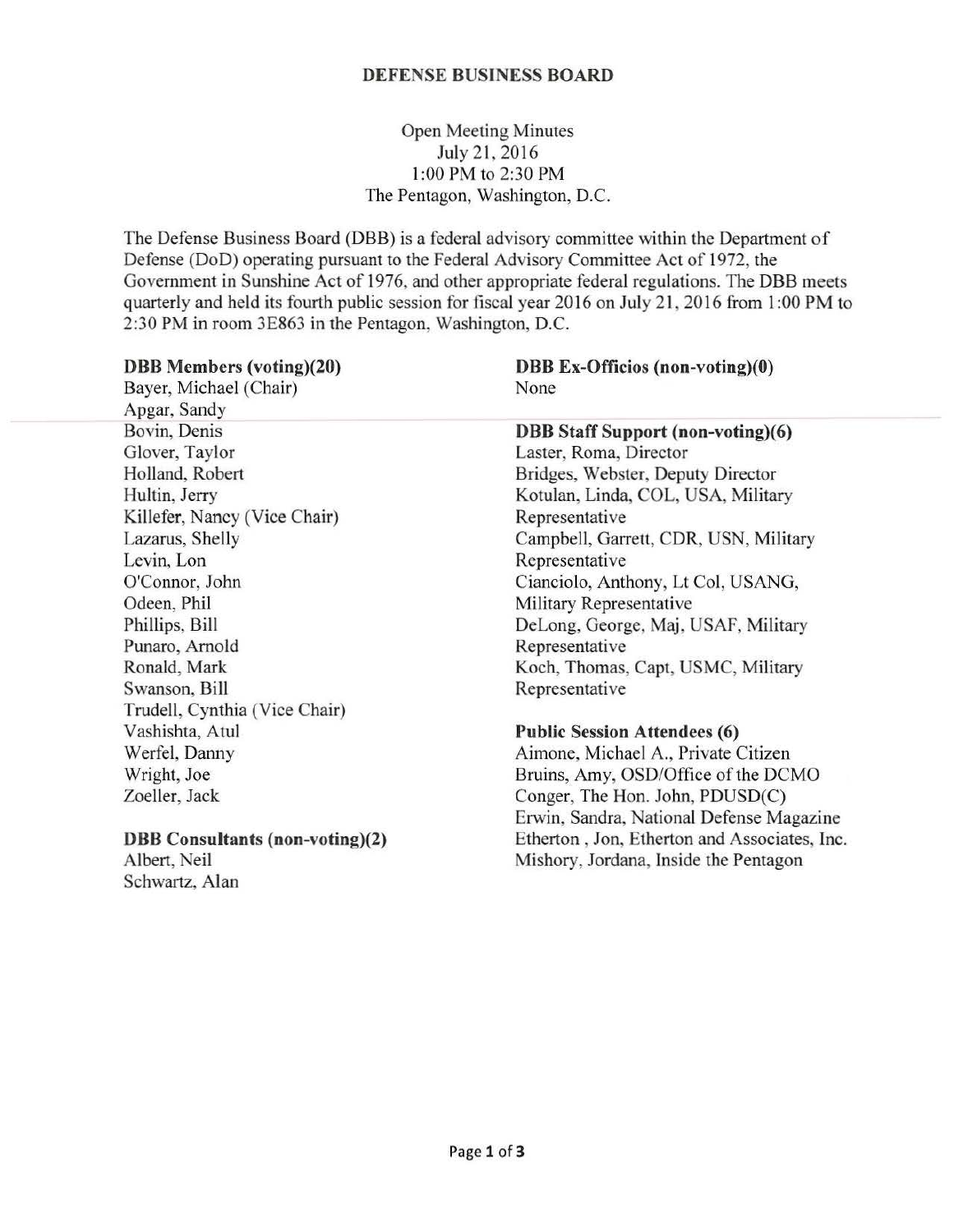## DEFENSE BUSINESS BOARD

## PUBLIC MEETING SESSION

At 1:00 PM, Roma Laster, Designated Federal Officer, opened the public session and welcomed the members of the public.

Michael Bayer, DBB Chairman, thanked everyone for attending.

## Task Group Presentations

Mr. Bayer introduced Arnold Punaro, Task Group Chair for *Logistics as a Competitive War Figltting Advantage* who briefly spoke to how this study represents an area where the department has had great success, but will also look at areas where world class business practices can be implemented to address areas of improvement.

Mr. Bayer then introduced Bill Philllips, Task Group Chair for *Best Practices for the Business of Test and Evaluation* who briefly spoke to how this study looks to evaluate the Department's test and evaluation processes and facilities; explore methods to save money and create process efficiencies.

Finally, Mr. Bayer introduced Phil Odeen, Task Group Chair for *Future Models for Federally Funded Research and Development Center Contracts* who briefly spoke to how this study looks to recommend an appropriate future model and focus for DoD sponsored FFRDC contracts.

#### Deliberation of Task Group Recommendations

Mr. Bayer introduced the Task Group for *Future Issues Facing the Department* noting that given the time consideration of this study, Board members would deliberate and vote in public session only on the proposed structure of its recommendations to the Department on Future Issues Facing the Department. The structure that was approved in the public session would be then presented to the Secretary and Deputy Secretary of Defense for consideration and guidance on dissemination. The report disseminated would provide the substantiating data and material for the approved recommendations in a prose form.

The proposed structure of the recommendations was presented and deliberated on. Mr. Bayer moved to vote, seconded by Mr. O'Conner and the Board members voted unanimously on format and way forward.

A copy of the Board's recommendations for *Future Issues Facing the Department* may be found at: http://dbb.defense.gov/Meetings/MeetingJuly2016.aspx

Mr. Bayer then engaged in a short briefing on the timeline of future work of the Defense Business Board, discussing:

Topics under consideration, to include De-conflicting acquisitions oversight, DoD Dependent Schools, Non-Appropriated Fund (NAF) business lines, and Downsizing and Rationalizing OSD.